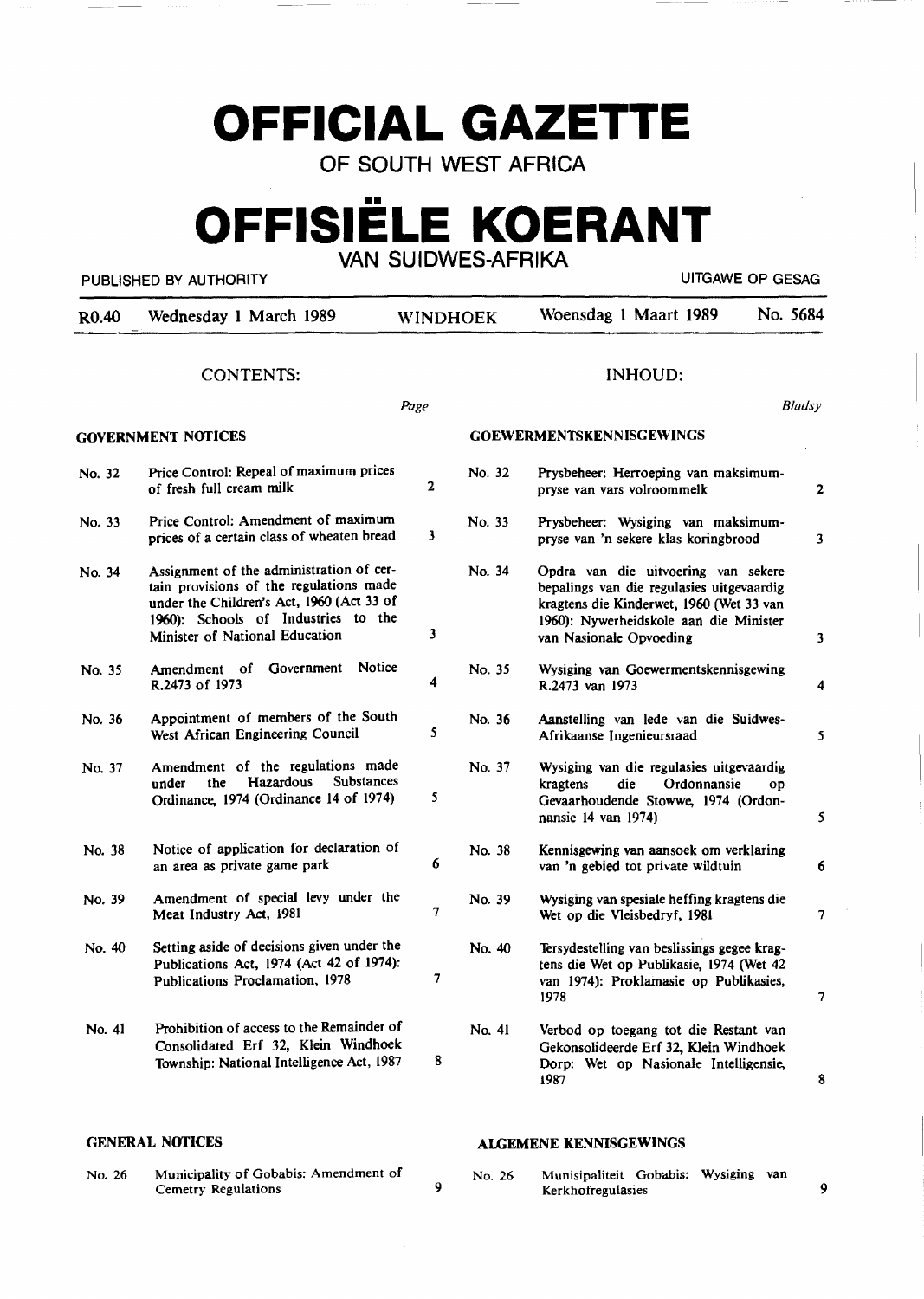- No. 27 Establishment of the township Okuryangava (Extension 5) 10
- No. 28 Establishment of the township Dorado Park 10
- No. 29 Peri-Urban Development Board: Rates and taxes outstanding for five years and longer 11
- No. 30 Central Revenue Fund: Statement of expenditure for the period 1 April 1988 to 31 December 1988. Department of Finance, Windhoek 12
- No. 31 Central Revenue Fund: Statement of revenue collected during the period I April 1988 to 31 December 1988. Department of Finance, Windhoek 13

| No. 27 | Dorpstigting van die dorp Okuryangava<br>(Uitbreiding 5)                                                                                                               | 10. |
|--------|------------------------------------------------------------------------------------------------------------------------------------------------------------------------|-----|
| No. 28 | Dorpstigting van die dorp Dorado Park                                                                                                                                  | 10  |
| No. 29 | Raad vir Buitestedelike Ontwikkeling:<br>Eiendomsbelasting uitstaande vyf jaar en<br>langer                                                                            | 11  |
| No. 30 | Sentrale Inkomstefonds: Staat van Uit-<br>gawe vir die tydperk 1 April 1988 tot 31<br>Desember 1988. Departement van Finan-<br>sies                                    | 12  |
| No. 31 | Inkomstefonds:<br>Staat<br>van<br>Sentrale<br>Inkomste ingevorder gedurende die tyd-<br>perk 1 April 1988 tot 31 Desember 1988.<br>Departement van Finansies, Windhoek | 13  |
|        |                                                                                                                                                                        |     |

### **Government Notices**

## **Goewermentskennisgewings**

#### DEPARTMENT OF ECONOMIC AFFAIRS

No. 32 1989

#### PRICE CONTROL: REPEAL OF MAXIMUM PRICES OF FRESH FULL CREAM MILK

Under the powers vested in me by section 4 of the Price Control Act, 1964 (Act 25 of 1964), I hereby repeal Government Notice AG. 102 of 1984 and any amendments thereof.

G.J.F. GOUS

Price Controller Windhoek, 16 February 1989

#### DEPARTEMENT VAN EKONOMIESE SAKE

No. 32 1989

#### PRYSBEHEER: HERROEPING VAN MAKSI-MUMPRYSE VAN VARS VOLROOMMELK

Kragtens die bevoegdheid my verleen by artikel 4 van die Wet op Prysbeheer, 1964 (Wet 25 van 1964), herroep ek hierby Goewermentskennisgewing AG. 102 van 1984 en enige wysigings daarvan.

G.J.F. GOUS

Pryskontroleur Windhoek, 16 Februarie 1989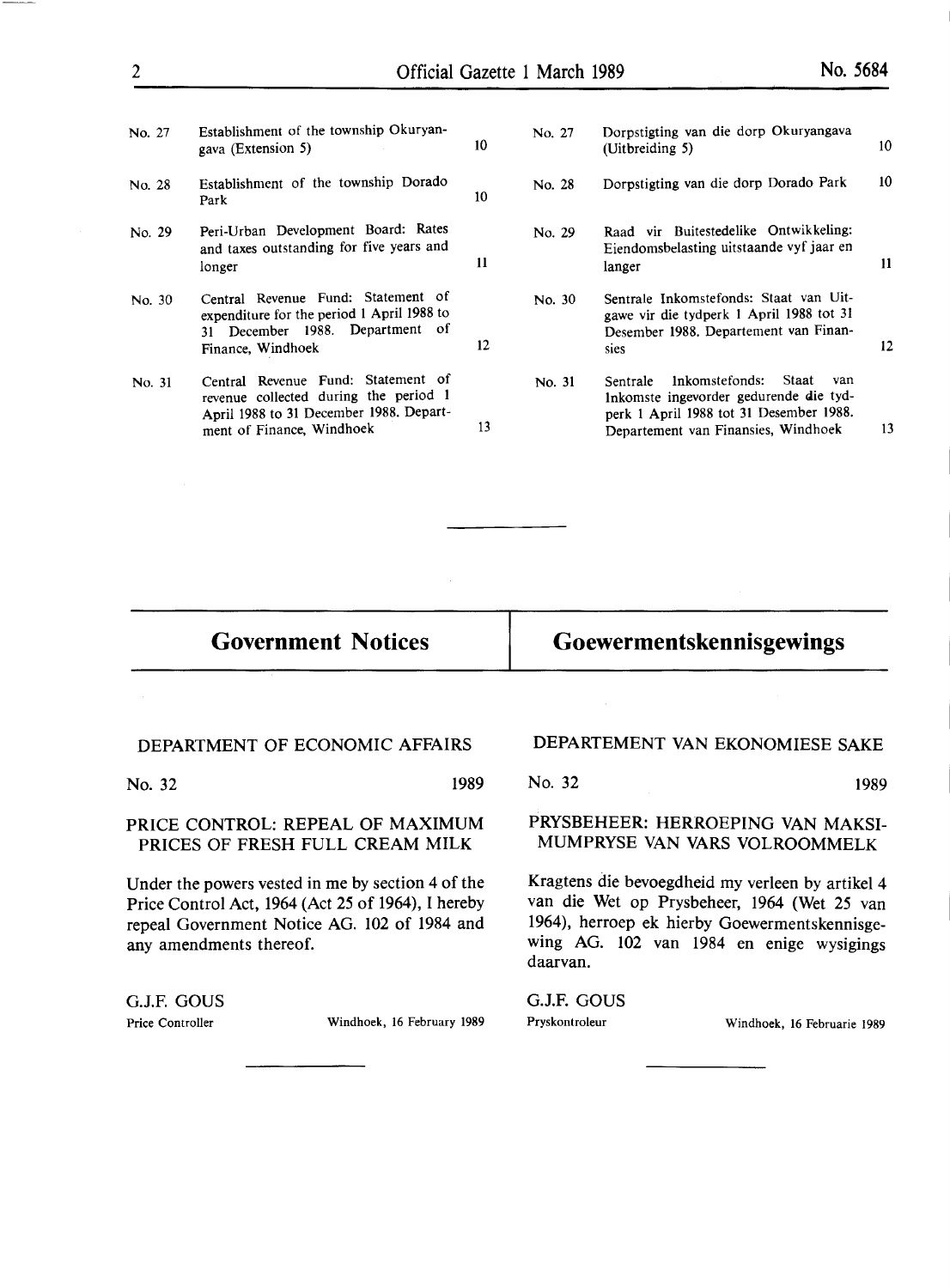No. 33 1989

#### PRICE CONTROL: AMENDMENT OF MAX-IMUM PRICES OF A CERTAIN CLASS OF WHEATEN BREAD

Under section 4 of the Price Control Act, 1964 (Act 25 of 1964), I hereby amend Government Notice 237 of 1974 by the substitution in the Tuble to paragraph 1 for the figures "83" and **"86"**  of the figures "94" and "97", respectively.

G.J.F. GOUS

Windhoek, 16 February 1989

#### DEPARTMENT OF NATIONAL EDUCATION

No. 34 1989

#### ASSIGNMENT OF THE ADMINISTRATION OF CERTAIN PROVISIONS OF THE REGU-LATIONS MADE UNDER THE CHILDREN'S ACT, 1960 (ACT 33 OF 1960): SCHOOLS OF INDUSTRIES TO THE MINISTER OF NA-TIONAL EDUCATION

Under section 30(2) of the South West Africa Legislative and Executive Authority Establishment Proclamation, 1985 (Proclamation R.101 of 1985), the Cabinet hereby assigns to the Minister of National Education the administration of the provisions of the legislation referred to in the Schedule and that entrust to the Cabinet certain powers, duties or functions.

By order of the Cabinet.

#### H.D. BOOYSEN

Chairman of the Cabinet Windhoek, 2 February 1989

#### **SCHEDULE**

Regulations 9(1)(b), 9(1)(c), 9(3), 10(1), 10(2), 13, 14(l)(d), 14(2)(d), 16(3)(b), 22(5), 30(2), 33(1), 45(2)(a) and 45(2)(d) of the Regulations made under the Children's Act, 1960 (Act **33** of 1960): Schools of Industries, and promulgated by Government Notice 243 of **1986.** 

#### **DEPARTEMENT VAN EKONOMIESE SAKE**

No. 33 **1989** 

#### **PRYSBEHEER: WYSIGING VAN MAKSI-MUMPRYSE VAN 'N SEKERE KLAS KORINGBROOD**

Kragtens artikel 4 van die Wet op Prysbeheer, 1964 (Wet 25 van 1964), wysig ek hierby Goewermentskennisgewing 237 van 1974 deur in die Tubel by paragraaf 1 die syfers "83" en "86" deur, onderskeidelik, die syfers "94" en "97" te vervang.

#### G.J.F. GOUS

Pryskontroleur Windhoek, 16 Februarie 1989

#### DEPARTEMENT VAN NASIONALE OPVOEDING

No. 34 1989

OPDRA VAN DIE UITVOERING VAN SEKE-RE BEPALINGS VAN DIE REGULASIES UIT-GEVAARDIG KRAGTENS DIE KINDERWET, 1960 (WET 33 VAN 1960): NYWERHEID-SKOLE AAN DIE MINISTER VAN NASIONA-LE OPVOEDING

Kragtens artikel 30(2) van die Proklamasie op die Instelling van Wetgewende en Uitvoerende Gesag vir Suidwes-Afrika, 1985 (Proklamasie R.101 van 1985), dra die Kabinet hierby die uitvoering van die wetsbepalings wat in die Bylae vermeld word en wat sekere bevoegdhede, pligte of werksaamhede aan die Kabinet toewys, aan die Minister van Nasionale Opvoeding op.

Op las van die Kabinet.

#### H.D. BOOYSEN

Voorsitter van die Kabinet Windhoek, 2 Februarie 1989

#### BYLAE

Regulasies 9(1)(b), 9(1)(c), 9(3), 10(1), 10(2), 13, 14(l)(d), 14(2)(d), 16(3)(b), 22(5), 30(2), 33(1), 45(2)(a) en 45(2)(d) van die Regulasies uitgevaardig kragtens die Kinderwet, 1960 (Wet 33 van 1960): Nywerheidskole, en afgekondig by Goewermentskennisgewing 243 van 1986.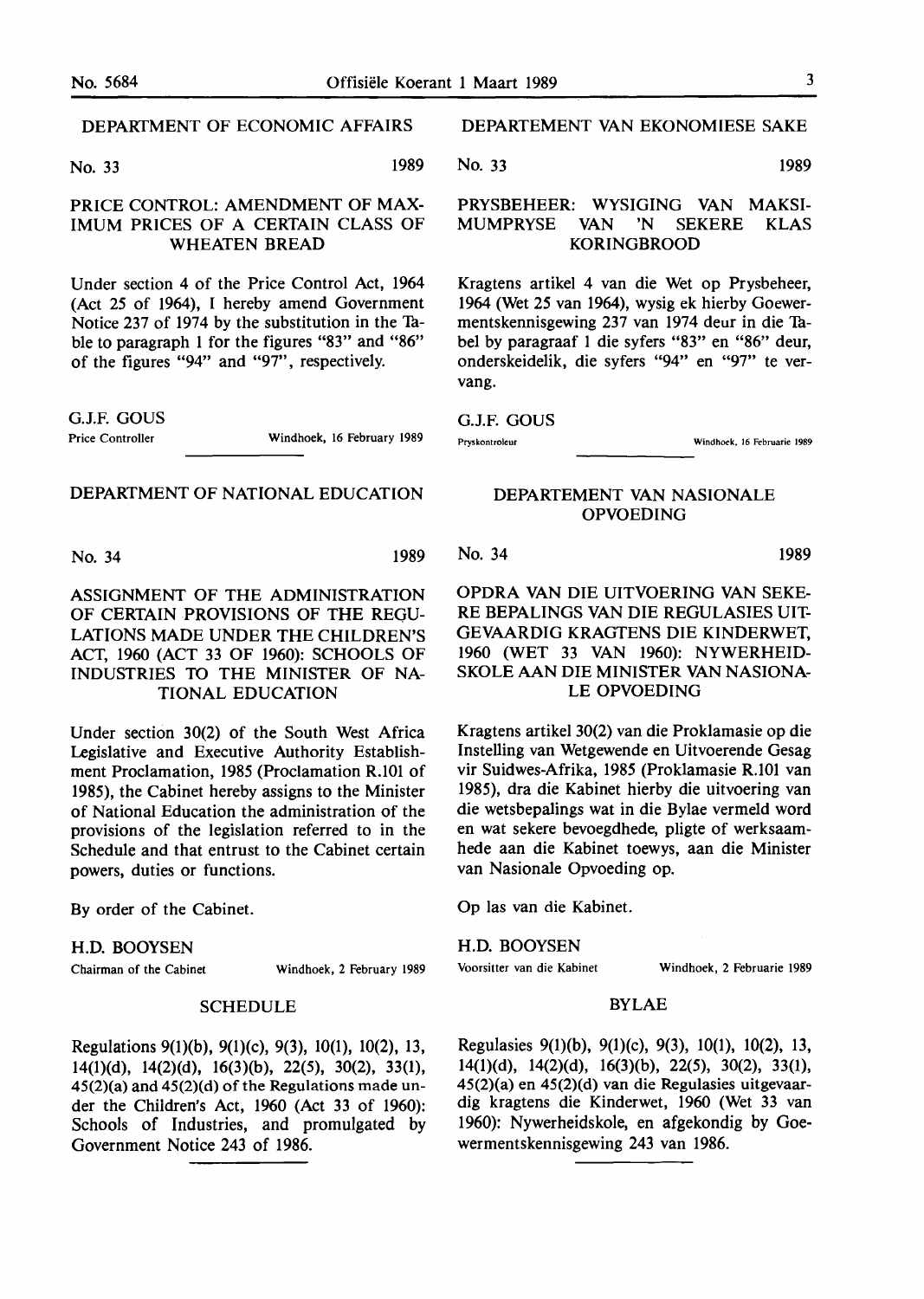#### DEPARTMENT OF CIVIC AFFAIRS AND MANPOWER

No. 35 1989

#### AMENDMENT OF GOVERNMENT NOTICE R.2473 OF 1973

Under section 13(1) of the Apprenticeship Ordinance, 1938 (Ordinance 12 of 1938), I hereby further amend clause 3 of the conditions of apprenticeship prescribed by paragraph (c) of Government Notice R.2473 of 1973 by the substitution for subclause **(1)** of the following subclause:

- "(1) An employer shall remunerate an apprentice at not less than the rates specified below:
	- (i) In trades in the Per Month Hairdressing Industry
		- First year R227,00 Second year **R341,00**  Third year **R383,00**
	- (ii) In three-year trades Per Month in other trades than the Hairdressing Industry
		- First year R361,00<br>Second year R515,00 Second year Third year R686,00
	- (iii) In four-year trades Per Month

| First year  | R361,00   |
|-------------|-----------|
| Second year | R429,00   |
| Third year  | R515,00   |
| Fourth year | R686,00". |

#### M.K. KATJIUONGUA

Minister of Manpower Windhoek, 13 February 1989

## M.K. KATJIUONGUA

heid

Minister van Mannekrag Windhoek, 13 Februarie 1989

Eerste jaar **R227,00**  Tweede jaar **R341,00** Derde jaar **R383,00**  (ii) In driejaarbedrywe in Per Maand ander nywerhede as die Haarkappersnywer-

> Eerste jaar **R361,00**  Tweede jaar **R515,00**  Derde jaar **R686,00**

(iii) In vierjaarbedrywe Per Maand

Eerste jaar **R361,00**  Tweede jaar **R429,00**  Derde jaar R515,00 Vierde jaar **R686,00".** 

Goewermentskennisgewing R.2473 van 1973 verder deur subklousule (1) deur die volgende subklousule te vervang:

Haarkappersnywerheid

"(1) 'n Werkgewer moet 'n vakleerling besoldig teen minstens die skale hieronder gespesifiseer:

(i) In bedrywe in die Per Maand

No. 35 1989

**DEPARfEMENT VAN BURGERSAKE EN MANNEKRAG** 

WYSIGING VAN GOEWERMENTSKENNIS-GEWING R.2473 VAN 1973

Kragtens artikel 13(1) van die Vakleerlinge Ordonnansie 1938 (Ordonnansie 12 van 1938) wysig ek hierby klousule 3 van die voorwaardes van leerlingskap voorgeskryf by paragraaf (c) van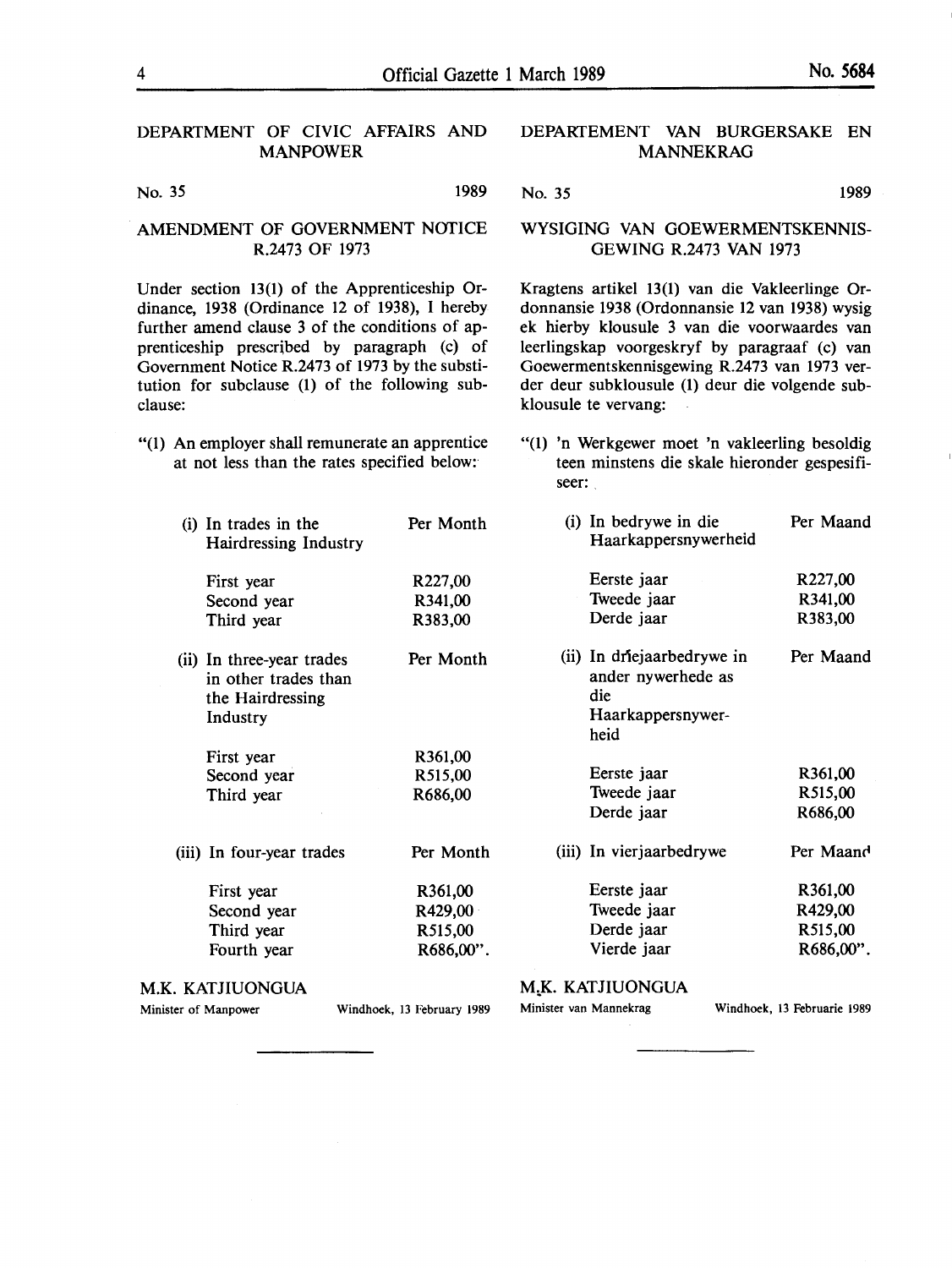#### DEPARTMENT OF CIVIC AFFAIRS AND MANPOWER

#### No. 36 **1989**

#### APPOINTMENT OF MEMBERS OF THE SOUTH WEST **AFRICAN** ENGINEERING **COUNCIL**

It is hereby made known in terms of section 3(5) of the Engineering Profession Act, 1986 (Act 18 of 1986), that the Cabinet has under section 3(1) of the said Act appointed the persons whose names are listed below with effect from 1 December 1988 and for a period of 2 years as members of the South West African Engineering Council.

Members

Schulte W.G. Stafford-Evans M.

#### DEPARTMENT OF NATIONAL HEALTH AND WELFARE

No. 37 1989

#### AMENDMENT OF THE REGULATIONS MADE UNDER THE HAZARDOUS SUB-STANCES ORDINANCE, 1974 (ORDINANCE 14 OF 1974)

The Cabinet has under section 27 of the Hazardous Substances Ordinance, 1974 (Ordinance 14 of 1974), amended Schedule II to Government Notice 99 of 1979, by the insertion after regulation 3 of the following regulation:

"3A. In the case of fluoro-acetic acid (mono), its salts or derivatives as referred to in Schedule I, no person shall manufacture, modify, import, store, transport, dump or dispose in any other manner such fluoro-acetic acid (mono), its salts or derivatives: Provided that the Secretary for National Health and Welfare may on written application authorize in writing mines, industries, government departments, *bona fide* laboratories, research institutes or educational institutions to manufacture, modify, import, store, transport, dump or dispose in any other manner such fluoro-acetic acid (mono), its salts or derivatives.".

#### DEPARTEMENT VAN BURGERSAKE EN MANNEKRAG

No. 36 **1989** 

#### AANSTELLING VAN LEDE VAN DIE **SUIDWES-AFRIKAANSE INGENIEURS-RAAD**

Dit word hierby ingevolge artikel 3(5) van die Wet op die Ingenieursprofessie, 1986 (Wet 18 van 1986), bekend gemaak dat die Kabinet kragtens artikel 3(1) van genoemde Wet die persone wie se name hieronder vermeld word vanaf 1 Desember 1988 vir 'n tydperk van 2 jaar as lede in die Suidwes-Afrikaanse lngenieursraad aangestel het.

Lede

Schulte W.G. Stafford-Evans M.

#### DEPARTEMENT VAN NASIONALE GE-SONDHEID EN WELSYN

No. 37 1989

### WYSIGING VAN DIE REGULASIES UITGE-VAARDIG KRAGTENS DIE ORDONNANSIE OP GEVAARHOUDENDE STOWWE, 1974 (ORDONNANSIE 14 VAN 1974)

Die Kabinet bet kragtens artikel 27 van die Ordonnansie op Gevaarhoudende Stowwe, 1974 (Ordonnansie 14 van 1974), Bylae II by Goewermentskennisgewing 99 van 1979 gewysig, deur na regulasie 3 die volgende regulasie in te voeg:

"3A. In die geval van fluoorasynsuur (mono), sy soute of derivate soos in Bylae I bedoel, mag geen persoon sodanige fluoorasynsuur (mono), sy soute of derivate vervaardig, verander, invoer, opberg, vervoer, stort of op 'n ander manier wegmaak nie: Met dien verstande dat die Sekretaris van Nasionale Gesondheid en Welsyn op skriftelike aansoek myne, industrieë, staatsdepartemente, *bona* fide-laboratoriums, -navorsingsinstitute of -opvoedkundige inrigtings skriftelik kan magtig om sodanige fluoorasynsuur (mono), sy soute of derivate te vervaardig, te verander, in te voer, op te berg, te vervoer, te stort of op 'n antler manier weg te maak.".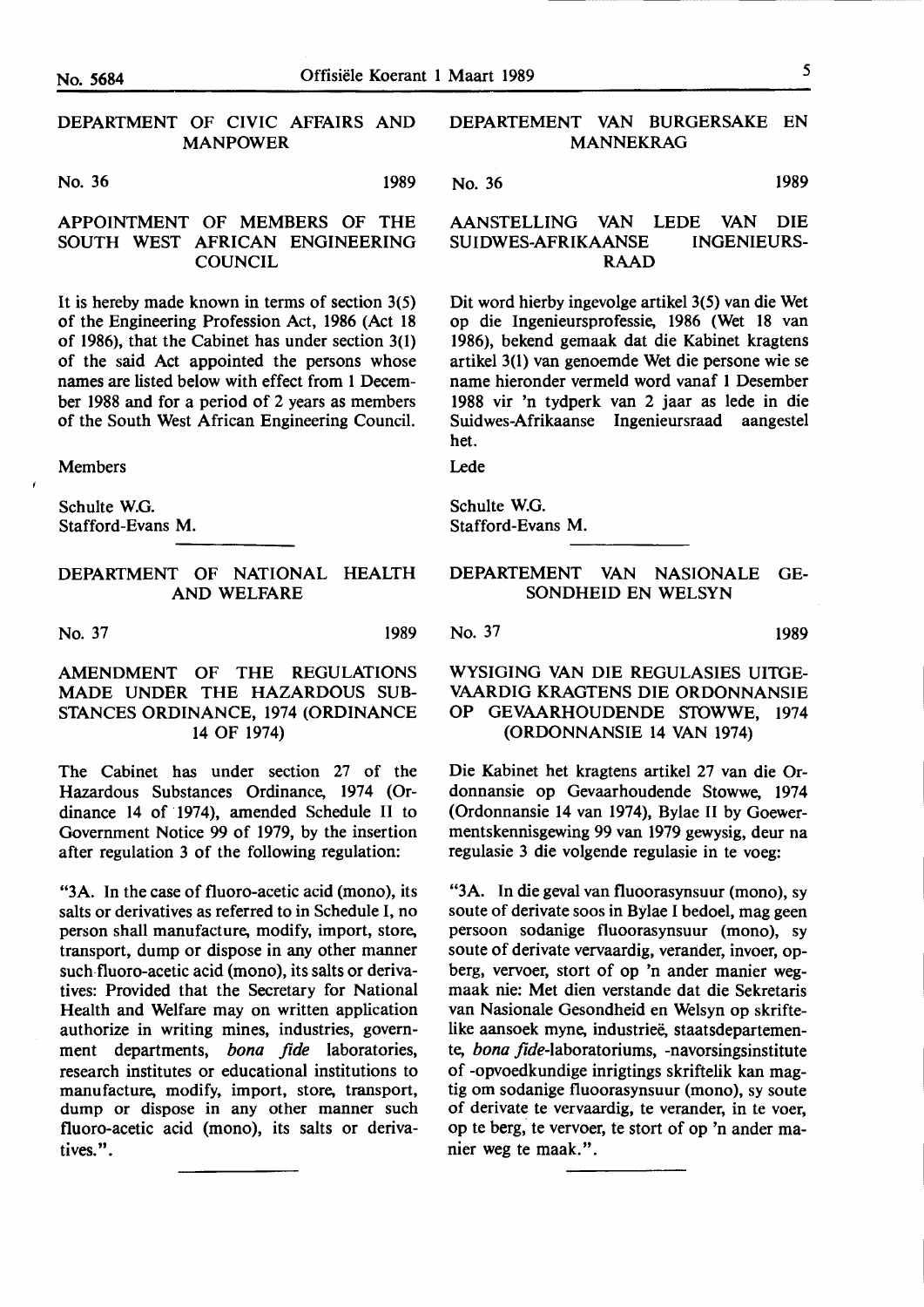### DEPARTMENT OF AGRICULTURE AND NATURE CONSERVATION

No. 38 1989

#### NOTICE OF APPLICATION FOR DECLARA-TION OF AN AREA AS PRIVATE GAME **PARK**

In terms of section 22 of the Nature Conservation Ordinance, 1975 (Ordinance 4 of 1975), it is hereby made known that the person whose name is mentioned in column 1 of the Schedule and who is the owner of the area defined opposite thereto in column 2 of the Schedule, has applied for the declaration of the said area as a private game park.

Any person who wishes to object to the declaration of the area concerned as a private park is hereby requested to lodge his objections with the Director of Nature Conservation, Private Bag 13306, Windhoek, 9000, within a period of three months from the date of publication of this notice.

SCHEDULE

#### **DEPARTEMENT VAN LANDBOU EN NA-TUURBEWARING**

No. 38 1989

### KENNISGEWING VAN AANSOEK OM VER-KLARING VAN 'N GEBIED TOT PRIVATE **WILDTUIN**

Ingevolge artikel 22 van die Ordonnansie op Natuurbewaring, 1975 (Ordonnansie 4 van 1975), word hierby bekend gemaak dat die persoon wie se naam in kolom 1 van die Bylae vermeld word en wat die eienaar is van die gebied wat daarteenoor omskryf word in kolom 2 van die Bylae, aansoek gedoen het om die verklaring van genoemde gebied tot private wildtuin.

Iedereen wat beswaar wil aanteken teen die verklaring van die betrokke gebied tot private wildtuin word hiermee versoek om sy besware by die Direkteur van Natuurbewaring, Privaatsak 13306, Windhoek, 9000, in te dien binne 'n tydperk van drie maande na die datum van publikasie van hierdie kennisgewing.

#### BYLAE

#### **COLUMN 1** APPLICANT Nieuwoudt, **M.N.**  COLUMN 2 AREA Plots 55 and 56 of Osona Settlement and Portions 67 and 68 of the farm Osona Commonage 65, extent 9,2704, 9,2400, 152,1552 and 330,652 hectares, **KOLOM** 1 AANSOEKER Nieuwoudt, **M.N. KOLOM** 2 GEBIED Perseel *55* en 56 van Osona Nedersetting en Gedeeltes 67 en 68 van die plaas Osona Commonage 65, groot, onderskeidelik, 9,2704, 9,2400, 152,1552 en 330,652

hektaar, gelee in die distrik Okahandja.

respectively, situated in the district of Okahandja.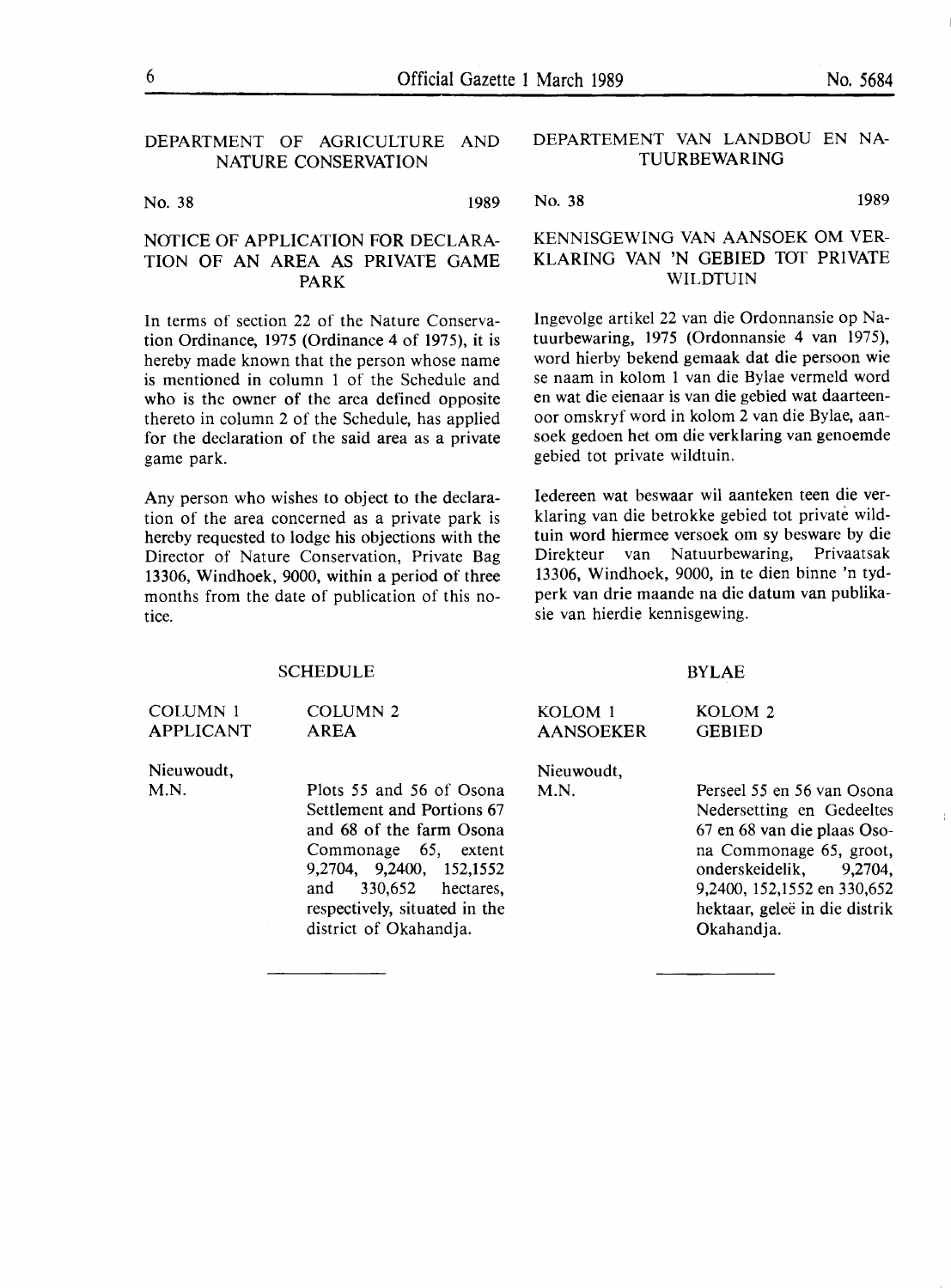#### DEPARTMENT OF AGRICULTURE AND NATURE CONSERVATION

### No. 39 1989

#### AMENDMENT OF SPECIAL LEVY UNDER THE MEAT INDUSTRY ACT, 1981

Under section 17(1) of the Meat Industry Act, 1981 (Act 12 of 1981), and on the recommendation of the South West African Meat Board, I hereby amend, with effect from 1 March 1989, the amounts of the special levy imposed by Government Notice 198 of 1986 by the substitution -

- (a) in the second column of the Schedule to the said Government Notice for the amount "R7,50" and "R0,50" of the amounts "R11,25" and "R0,75", respectively; and
- (b) in the third column for the amounts "R15,00" and "R0,50" of the amounts "R22,50" and "R0,75", respectively.

J.G.A. DIERGAARDT

Minister of Agriculture

and Nature Conservation Windhoek, 16 February 1989

#### DEPARTMENT OF CIVIC AFFAIRS AND MANPOWER

No. 40 1989

#### SETTING ASIDE OF DECISIONS GIVEN UN-DER THE PUBLICATIONS ACT, 1974 (ACT 42 OF 1974): PUBLICATIONS PROCLAMA-TION, 1978

In terms of section 2(1) of the Publications Proclamation, 1978 (Proclamation AG. 43 of 1978) the Cabinet hereby set aside -

(a) the decision under section 11(2) of the Publications Act, 1974 (Act 42 of 1974), by a committee referred to in section 4 of the said Publications Act, 1974, that the "Namibia day 26 August 1966-1988"-T-shirt is undesirable, which decision has been promulgated by Government Notice 1872 of 9 September **1988;** 

#### DEPARTEMENT VAN LANDBOU EN NA-TUURBEWARING

No. 39 **1989** 

#### WYSIGING VAN SPESIALE HEFFING KRAGTENS DIE WET OP DIE VLEISBE-DRYF, 1981

Kragtens artikel 17(1) van die Wet op die Vleisbedryf, 1981 (Wet 12 van 1981), en op aanbeveling van die Suidwes-Afrikaanse Vleisraad, wysig ek hierby, met ingang van 1 Maart 1989, die bedrae van die spesiale heffing opgelê by Goewermentskennisgewing 198 van 1986 deur -

- (a) in die tweede kolom van die Bylae by genoemde Goewermentskennisgewing die bedrae "R7,50" en "R0,50" deur, onderskeidelik, die bedrae "Rll,25" en "R0,75" te vervang; en
- (b) in die derde kolom die bedrae "Rl5,00" en "R0,50" deur, onderskeidelik, die bedrae "R22,50" en "R0,75" te vervang.

#### J.G.A. DIERGAARDT

Minister van Landbou<br>en Natuurbewaring

Windhoek, 16 Februarie 1989

#### **DEPARTEMENT VAN BURGERSAKE EN MANNEKRAG**

No. 40 1989

TERSYDESTELLING VAN BESLISSINGS GE-GEE KRAGTENS DIE WET OP PUBLIKA-SIES, 1974 (WET 42 VAN 1974): PROKLAMA-SIE OP PUBLIKASIES, 1978

Kragtens artikel 2(1) van die Proklamasie op Publikasies, 1978 (Proklamasie AG. 43 van 1978), stel die Kabinet hierby -

(a) die beslissing kragtens artikel 11(2) van die Wet op Publikasies, 1974 (Wet 42 van 1974), deur 'n komitee in artikel 4 van genoemde Wet op Publikasies, 1974, bedoel, dat die "Namibia Day 26 August 1966-1988"-T-hemp ongewens is, welke beslissing by Goewermentskennisgewing 1872 van 9 September 1988 afgekondig is;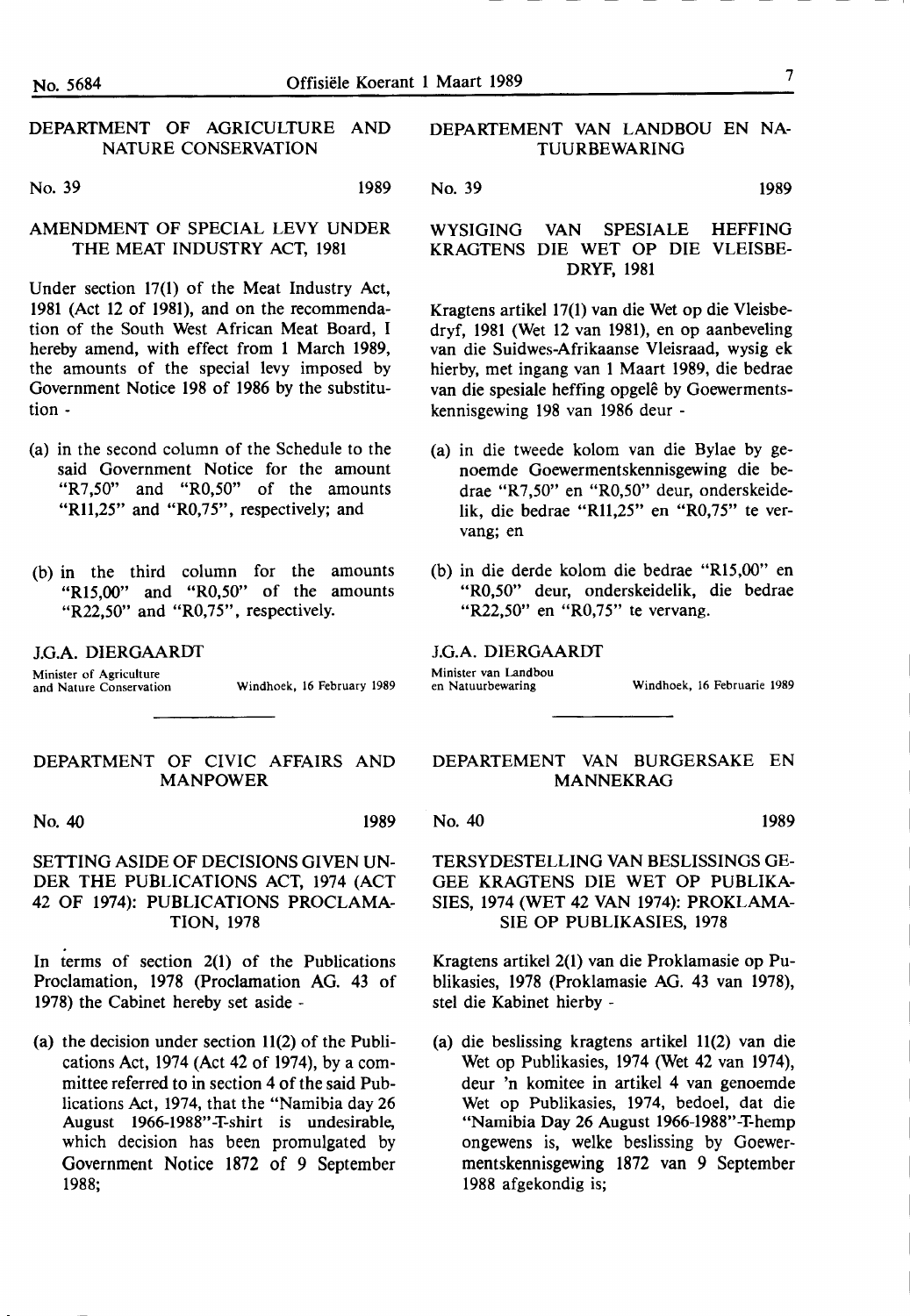- (b) the decision under section 9(3) of the said Publications Act, 1974, by a committee referred to in section 4 of the said Publications Act, 1974, which prohibits the possession of the "Namibia Day 26 August 1966-1988"-T-shirt, which decision has been promulgated by Government Notice 2189 of 21 October 1988; and
- (c) the confirmation by the Appeal Board under section 9(5) of the said Publications Act, 1974, of the prohibition referred to in paragraph (b) which confirmation has been promulgated by Government Notice 2189 of 21 October 1988.

By order of the Cabinet.

H.D. BOOYSEN

Chairman of the Cabinet Windhoek, 15 February 1989

DEPARTMENT OF NATIONAL INTELLI-**GENCE** 

No. 41 1989

PROHIBITION OF ACCESS TO THE RE-MAINDER OF CONSOLIDATED ERF 32, KLEIN WINDHOEK TOWNSHIP: NATIO-NAL INTELLIGENCE ACT, 1987.

Under section 36(1) of the National Intelligence Act, 1987 (Act 19 of 1987), the Cabinet hereby prohibits access to the Remainder of Consolidated Erf 32, Klein Windhoek Township, and known as the "Berg Hotel" being land under the control of the Department of National Intelligence, by all persons except persons referred to in section 12 of the said Act and persons to whom authority has been granted by the Secretary or any person acting under his authority, to enter the said erf.

By order of the Cabinet.

H.D. BOOYSEN

Chairman of the Cabinet Windhoek, 15 February 1989

- (b) die beslissing kragtens artikel 9(3) van genoemde Wet op Publikasies, 1974, deur 'n komitee in artikel 4 van genoemde Wet op Publikasies, 1974, bedoel, wat die besit van die "Namibia Day 26 August 1966-1988"-T-hemp verbied, welke beslissing by Goewermentskennisgewing 2189 van 21 Oktober 1988 afgekondig is; en
- (c) die bekragtiging deur die Appelraad kragtens artikel 9(5) van genoemde Wet op Publikasies, 1974, van die verbod in paragraaf (b) bedoel, welke bekragtiging by Goewermentskennisgewing 2189 van 21 Oktober 1988 afgekondig is ter syde.

Op las van die Kabinet.

#### H.D. BOOYSEN

Voorsitter van die Kabinet Windhoek, 15 Februarie 1989

#### DEPARTEMENT VAN NASIONALE INTEL-LIGENSIE

No. 41 1989

VERBOD OP 10EGANG 10T DIE RESTANT VAN GEKONSOLIDEERDE ERF 32, KLEIN WINDHOEK DORP: WET OP NASIONALE INTELLIGENSIE, 1987.

Kragtens artikel 36(1) van die Wet op Nasionale Intelligensie, 1987 (Wet 19 van 1987), verbied die Kabinet hierby toegang tot die Restant van Gekonsolideerde Erf 32, Klein Windhoek Dorp, en bekend as die "Berg Hotel" as synde grond onder die beheer van die Departement van Nasionale Intelligensie, deur alle persone behalwe persone in artikel 12 van genoemde Wet bedoel en persone aan wie deur die Sekretaris van Nasionale Intelligensie of 'n persoon wat op sy gesag handel, magtiging verleen is om genoemde erf te betree of binne te gaan.

Op las van die Kabinet.

H.D. BOOYSEN

Voorsitter van die Kabinet Windhoek, 15 Februarie 1989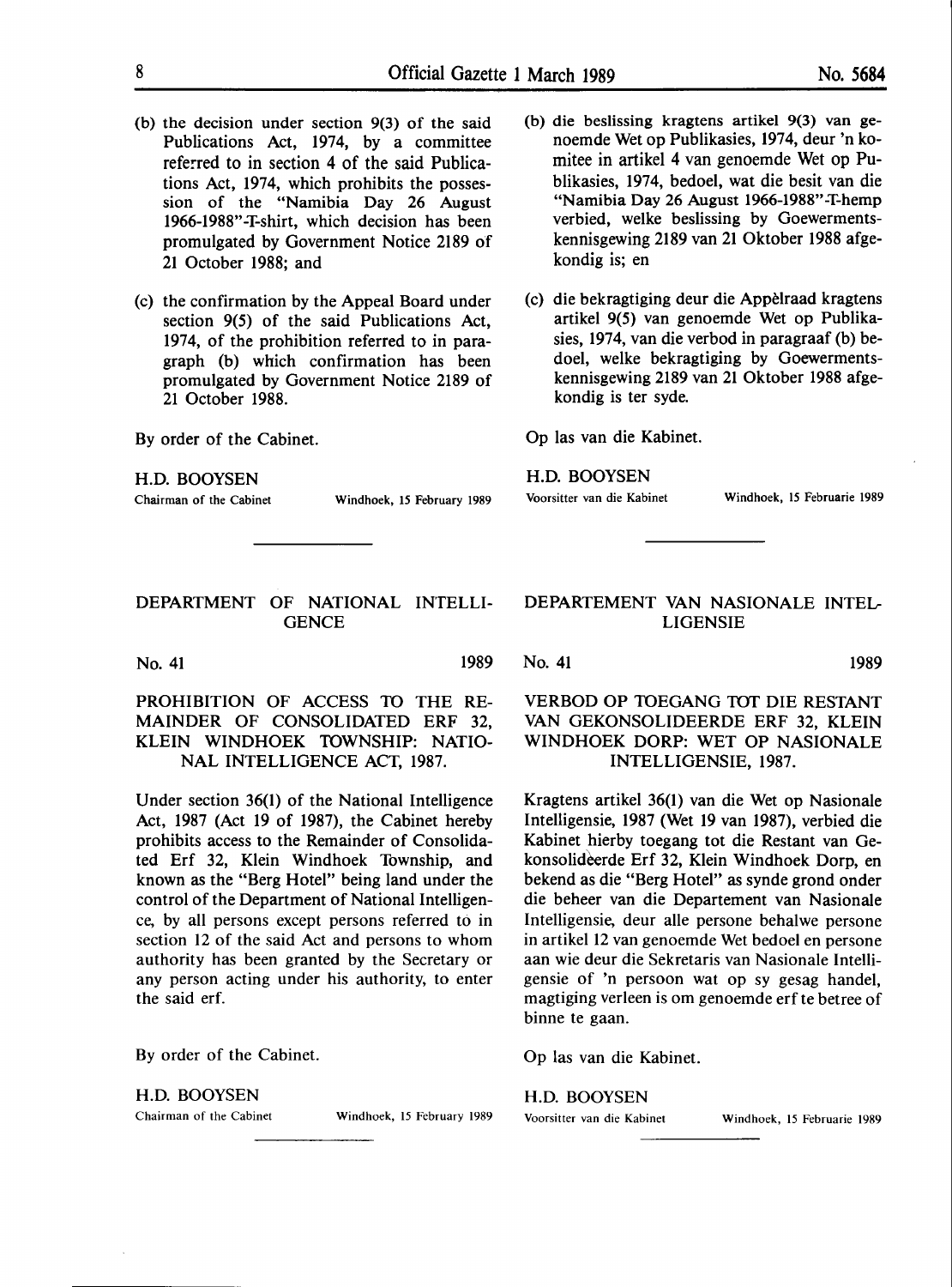$\sim$ 

| <b>General Notices</b>                                                                                                                                                                                                                          | <b>Algemene Kennisgewings</b>                                                                                                                                                                                                                                  |  |  |
|-------------------------------------------------------------------------------------------------------------------------------------------------------------------------------------------------------------------------------------------------|----------------------------------------------------------------------------------------------------------------------------------------------------------------------------------------------------------------------------------------------------------------|--|--|
| $\sqrt{0}$ . 26<br>1989                                                                                                                                                                                                                         | No. 26<br>1989                                                                                                                                                                                                                                                 |  |  |
| MUNICIPALITY OF GOBABIS:<br>AMENDMENT OF CEMETERY<br><b>REGULATIONS</b>                                                                                                                                                                         | MUNISIPALITEIT GOBABIS:<br>WYSIGING VAN KERKHOFREGULASIES                                                                                                                                                                                                      |  |  |
| The council of the Municipality of Gobabis has<br>nder section 242 of the Municipal Ordinance,<br>963 (Ordinance 13 of 1963), further amended<br>he regulations promulgated under Government<br>lotice 207 of 1952, as set out in the Schedule. | Die raad van die Munisipaliteit Gobabis het krag-<br>tens artikel 242 van die Munisipale Ordonnansie<br>1963 (Ordonnansie 13 van 1963) die regulasie af-<br>gekondig by Goewermentskennisgewing 207 van<br>1952, verder gewysig soos in die Bylae uiteengesit. |  |  |
| The said amendments have been approved by the<br>Inister of Governmental Affairs under section<br>43 of the said Municipal Ordinance, 1963.                                                                                                     | Genoemde wysigings is deur die Minister van<br>Owerheidsake goedgekeur kragtens artikel 243<br>van genoemde Munisipale Ordonnansie 1963.                                                                                                                       |  |  |
| <b>SCHEDULE</b>                                                                                                                                                                                                                                 | <b>BYLAE</b>                                                                                                                                                                                                                                                   |  |  |
| chedule C is hereby amended -                                                                                                                                                                                                                   | Bylae C word hierby gewysig -                                                                                                                                                                                                                                  |  |  |
| a) by the substitution in item (a) for the amount<br>"R160,00" of the amount "R300,00"; and                                                                                                                                                     | (a) deur in item (a) die bedrag " $R160,00$ " deur<br>die bedrag "R300,00" te vervang; en                                                                                                                                                                      |  |  |
| b) by the substitution for item (b) of the follow-<br>ing item -                                                                                                                                                                                | (b) deur item (b) deur die volgende item te ver-<br>vang -                                                                                                                                                                                                     |  |  |
| "(b) INTERMENT FEE:                                                                                                                                                                                                                             | "(b) BEGRAFNISFOOI:                                                                                                                                                                                                                                            |  |  |
| <b>GOBABIS TOWNSHIP:</b>                                                                                                                                                                                                                        | <b>GOBABIS DORP:</b>                                                                                                                                                                                                                                           |  |  |
| For all persons, irrespective<br>of age $\ldots \ldots \ldots \ldots \ldots \ldots \ldots$ R100,00                                                                                                                                              | Vir alle persone ongeag<br>die ouderdom R100,00                                                                                                                                                                                                                |  |  |
| NOSSOBVILLE TOWNSHIP:                                                                                                                                                                                                                           | <b>NOSSOBVILLE DORP:</b>                                                                                                                                                                                                                                       |  |  |
| For all persons, irrespective of age -                                                                                                                                                                                                          | Vir alle persone ongeag die ouderdom -                                                                                                                                                                                                                         |  |  |
| (i) for burial in a grave dugged<br>by the family R 50,00                                                                                                                                                                                       | (i) waar die graf deur naas-<br>bestaandes gegrawe word. R 50,00                                                                                                                                                                                               |  |  |
| (ii) for burial in a grave dugged<br>by the CouncilR100,00".                                                                                                                                                                                    | (ii) waar die graf deur die<br>Raad gegrawe word R100,00".                                                                                                                                                                                                     |  |  |
|                                                                                                                                                                                                                                                 |                                                                                                                                                                                                                                                                |  |  |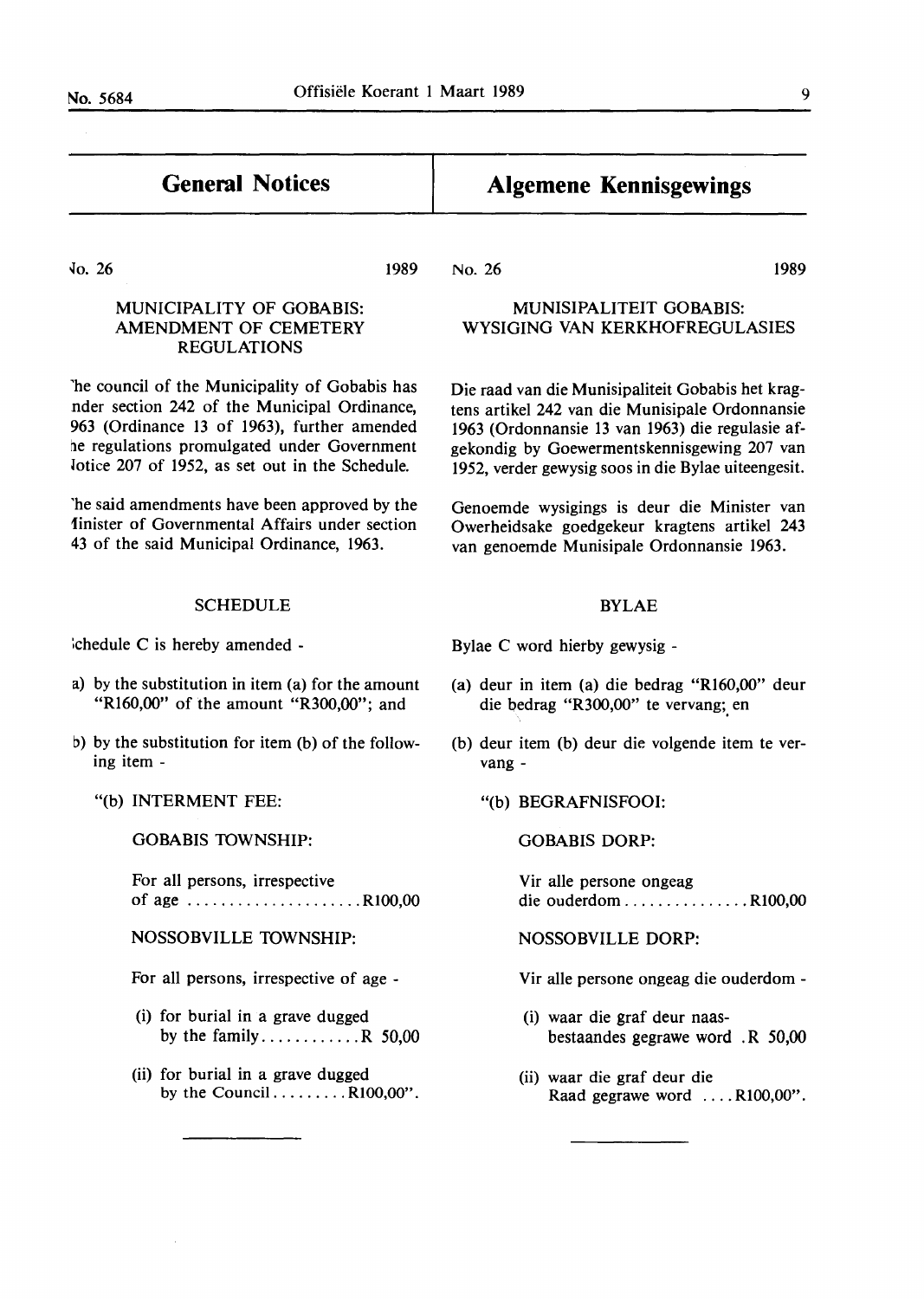No. 27 1989

#### ESTABLISHMENT OF THE TOWNSHIP OKURYANGAVA (EXTENSION 5)

Notice is hereby given in terms of subsection (5) of section *5* of the Townships and Division of Land Ordinance 1963 (Ordinance 11 of 1963) that application has been made for the establishment of the township Okuryangava (Extension 5) on Portion 7 of the Farm Ongava no. 452 and that the application is lying open to inspection at the offices of the Director: Local Government and Development Planning in Windhoek, the Surveyor-General in Windhoek and the Town Clerk, Municipality, Windhoek.

Any person who wishes to object to the granting of the application or who desires to be heard in the matter, may give personal evidence before the Townships Board at the meeting of the board which will be held on 28 March 1989 at 10h30 in Room W232, Tintenpalast, Windhoek, or submit written evidence to the Townships Board, Private Bag 13289, Windhoek: Provided that such written evidence shall reach the Secretary of the Townships Board not later than 18th March, 1989.

#### G.REUTER **CHAIRMAN: 10WNSHIPS BOARD**

No. 27

### DORPSTIGTING VAN DIE DORP OKURYANGAVA (UITBREIDING 5)

Kennis geskied hierby kragtens subartikel (5) van artikel *5* van die Ordonnansie op Dorpe en Grondverdeling, 1963 (Ordonnansie 11 van 1963) dat aansoek gedoen is om die stigting van die ciorp Okuryangava (Uitbreiding 5) as Gedeelte 7 van die Plaas Ongava nr. 452 en dat die aansoek ter insae lê by die kantore van die Direkteur: Plaaslike Owerhede en Ontwikkelingsbeplanning Windhoek, die Landmeter-generaal in Windhoek en die Stadsklerk, Munisipaliteit, Windhoek.

Elkeen wat beswaar teen die toestaan van die aansoek of wat 'n verklaring in verband met die saak wil afle, kan persoonlik voor die Dorperaad getuig by die vergadering van die Dorperaad wat gehou sal word op 28 Maart 1989 om 10h30 in Kamer W232, Tintenpalast, Windhoek, of hy/sy kan skriftelik getuienis by die Dorperaad, Privaatsak 13289, Windhoek, indien: Met dien verstande dat die sodanige getuienis die Sekretaris van die Dorperaad nie later nie as 18 Maart 1989 moet bereik.

G. REUTER **VOORSITTER: DORPERAAD** 

No. 28 1989

#### ESTABLISHMENT OF THE 10WNSHIP DORADO **PARK**

Notice is hereby given in terms of subsection (5) of section *5* of the Townships and Division of Land Ordinance 1963 (Ordinance 11 of 1963) that application has been made for the establishment of the township Dorado Park, on a Portion of Portion B of Windhoek Town and Townlands no. 31 and that the application is lying open to inspection at the offices of the Director: Local Government and Development Planning in Windhoek, the Surveyor-General in Windhoek and the Town Clerk, Municipality, Windhoek.

No. 28 1989

#### DORPSTIGTING VAN DIE DORP DORADO PARK

Kennis geskied hierby kragtens subartikel (5) van artikel *5* van die Ordonnansie op Dorpe en Grondverdeling, 1963 (Ordonnansie 11 van 1963) dat aansoek gedoen is om die stigting van die dorp Dorado Park op 'n Gedeelte van Gedeelte B van Windhoek Dorp en Dorpsgronde nr. 31 en dat die aansoek ter insae le by die kantore van die Direkteur: Plaaslike Owerhede en Ontwikkelingsbeplanning Windhoek, die Landmeter-generaal in Windhoek en die Stadsklerk, Munisipaliteit, Windhoek.

1989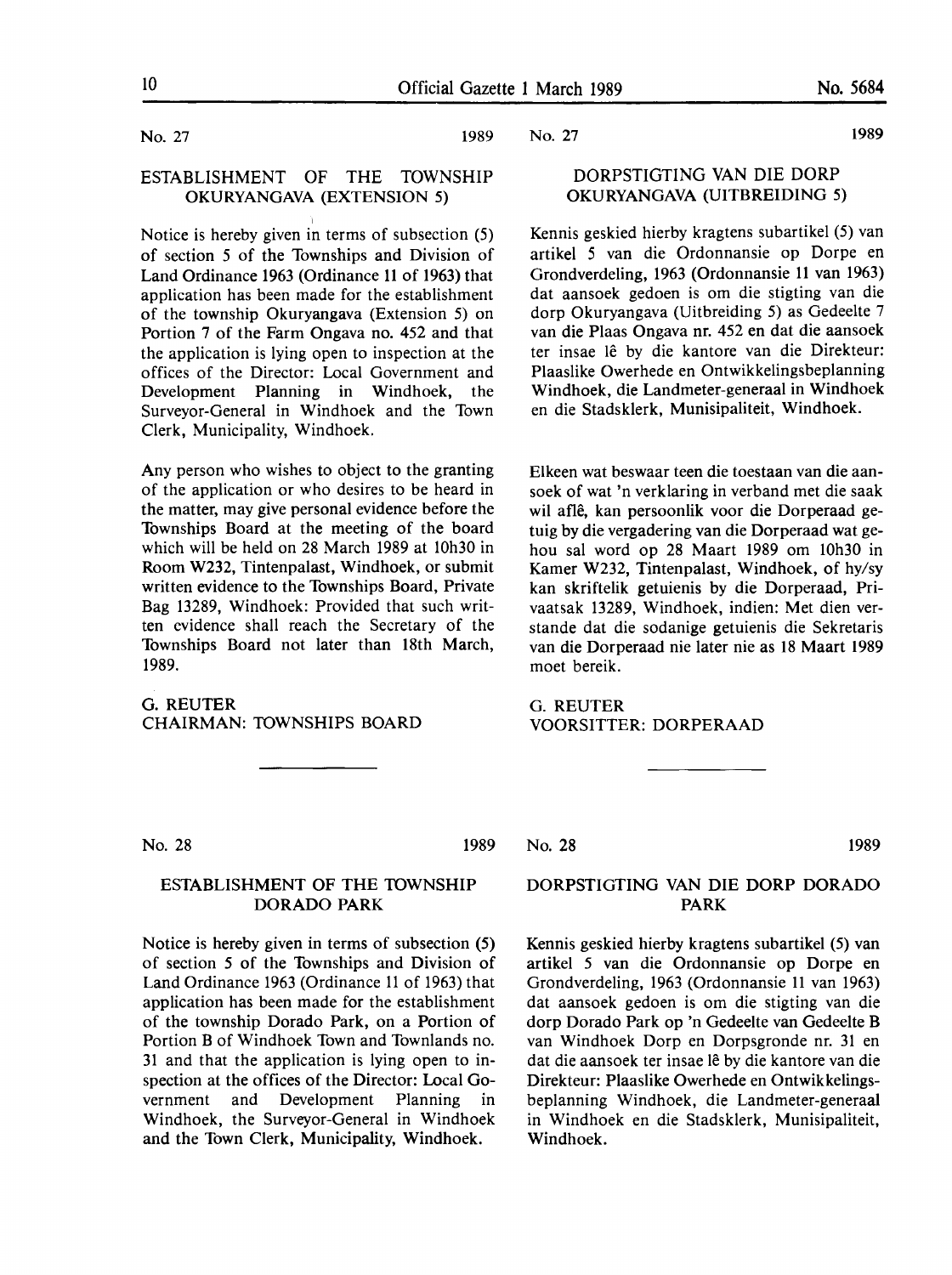Any person who wishes to object to the granting of the application or who desires to be heard **in**  the matter, may give personal evidence before the Townships Board at the meeting of the board which will be held on 28 March 1989 at 10h30 in Room W232, Tintenpalast, Windhoek, or submit written evidence to the Townships Board, Private Bag 13289, Windhoek: Provided that such written evidence shall reach the Secretary of the Townships Board not later than 18th March, 1989.

G.REUTER **CHAIRMAN:** TOWNSHIPS BOARD

PERI-URBAN DEVEIDPMENT BOARD

No. 29 1989

#### **NOTICE**

#### RATES AND TAXES OUTSTANDING FIVE YEARS AND LONGER

Notice is hereby given to the registered owners or their successors in title that the undermentioned properties in the Peri-Urban areas, in terms of regulation 6(1) of the Board's Regulations on Rates, will be sold to recover arrear rates and interest should it not be paid within THREE MONTHS from the date of the last publication hereof.

#### KAMANJAB

Elkeen wat beswaar teen die toestaan van die aansoek of wat 'n verklaring in verband met die saak wil afle, kan persoonlik voor die Dorperaad getuig by die vergadering van die Dorperaad wat gehou sal word op 28 Maart 1989 om 10h30 in Kamer W232, Tintenpalast, Windhoek, of hy/sy kan skriftelik getuienis by die Dorperaad, Privaatsak 13289, Windhoek, indien: Met dien verstande dat die sodanige getuienis die Sekretaris van die Dorperaad nie later nie as 18 Maart 1989 moet bereik.

G.REUTER VOORSITTER: DORPERAAD

### RAAD VIR BUITESTEDELIKE ONTWIKKE-LING

No. 29 1989

#### KENNISGEWING

#### EIENDOMSBELASTING UITSTAANDE VYF **JAAR** EN LANGER

Kennis geskied hiermee aan die ondergemelde geregistreerde erfeienaars of hul opvolgers in titel, dat die ondergenoemde erwe geleë in buitestedelike gebiede, kragtens regulasie 6(1) van die Raad se Regulasies op Eiendomsbelasting, verkoop sal word ter verhaling van agterstallige eiendomsbelasting en rente, indien u nalaat om dit te betaal binne ORIE MAANDE vanaf datum van laaste publikasie hiervan. $\sim$ 

#### KAMANJAB

| <b>Registered Owners</b>  | <b>Erf Numbers</b> | Geregistreerde Eienaars    | Erfnommers |
|---------------------------|--------------------|----------------------------|------------|
| Odendalia Trust (Pty) Ltd | 10                 | Odendalia Trust (Edms) Bpk | 10         |
| Odendalia Trust (Pty) Ltd | 116                | Odendalia Trust (Edms) Bpk | 116        |
| Odendalia Trust (Pty) Ltd | 133                | Odendalia Trust (Edms) Bpk | 133        |